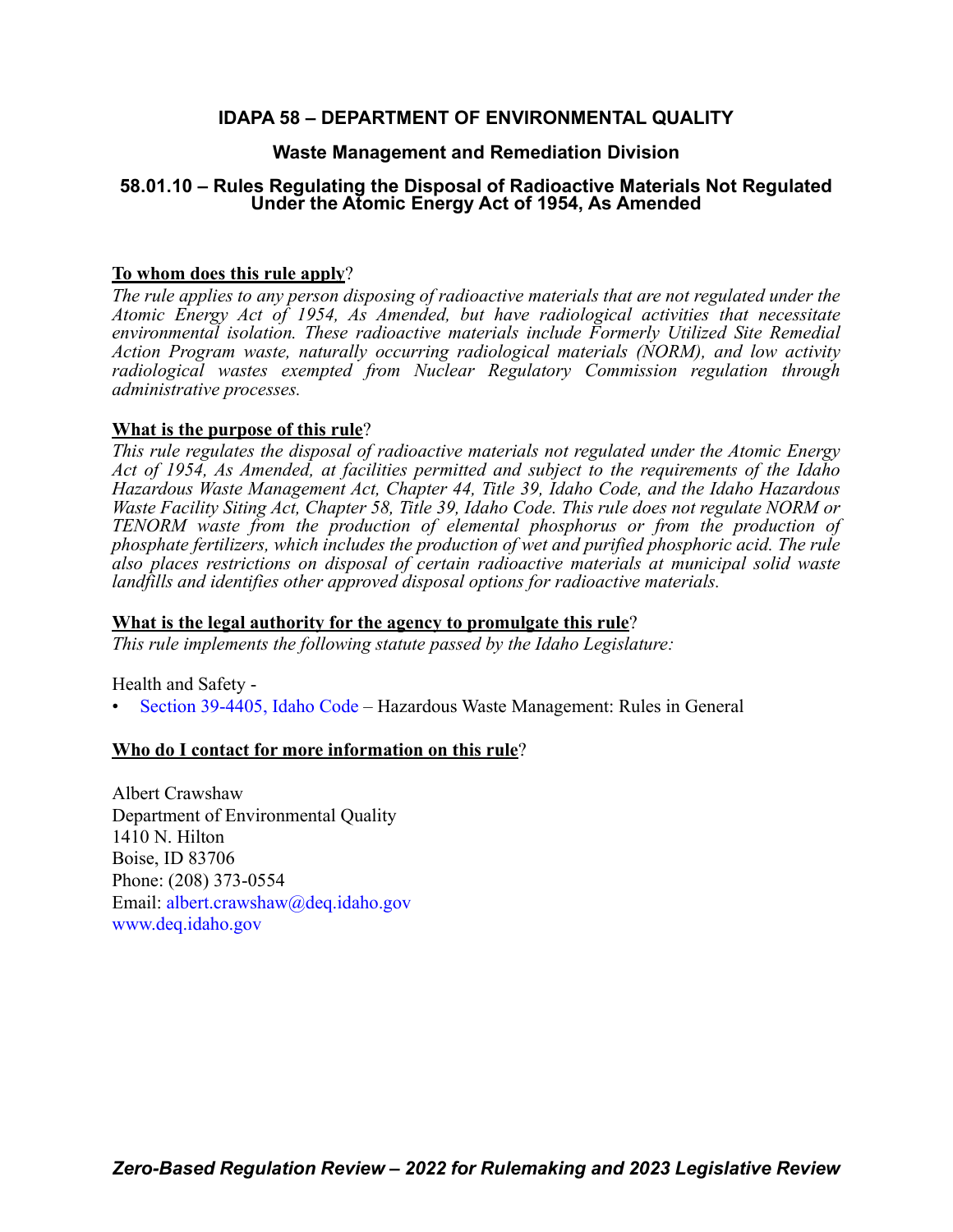# **Table of Contents**

# 58.01.10 - Rules Regulating the Disposal of Radioactive Materials Not Regulated<br>Under the Atomic Energy Act of 1954, as Amended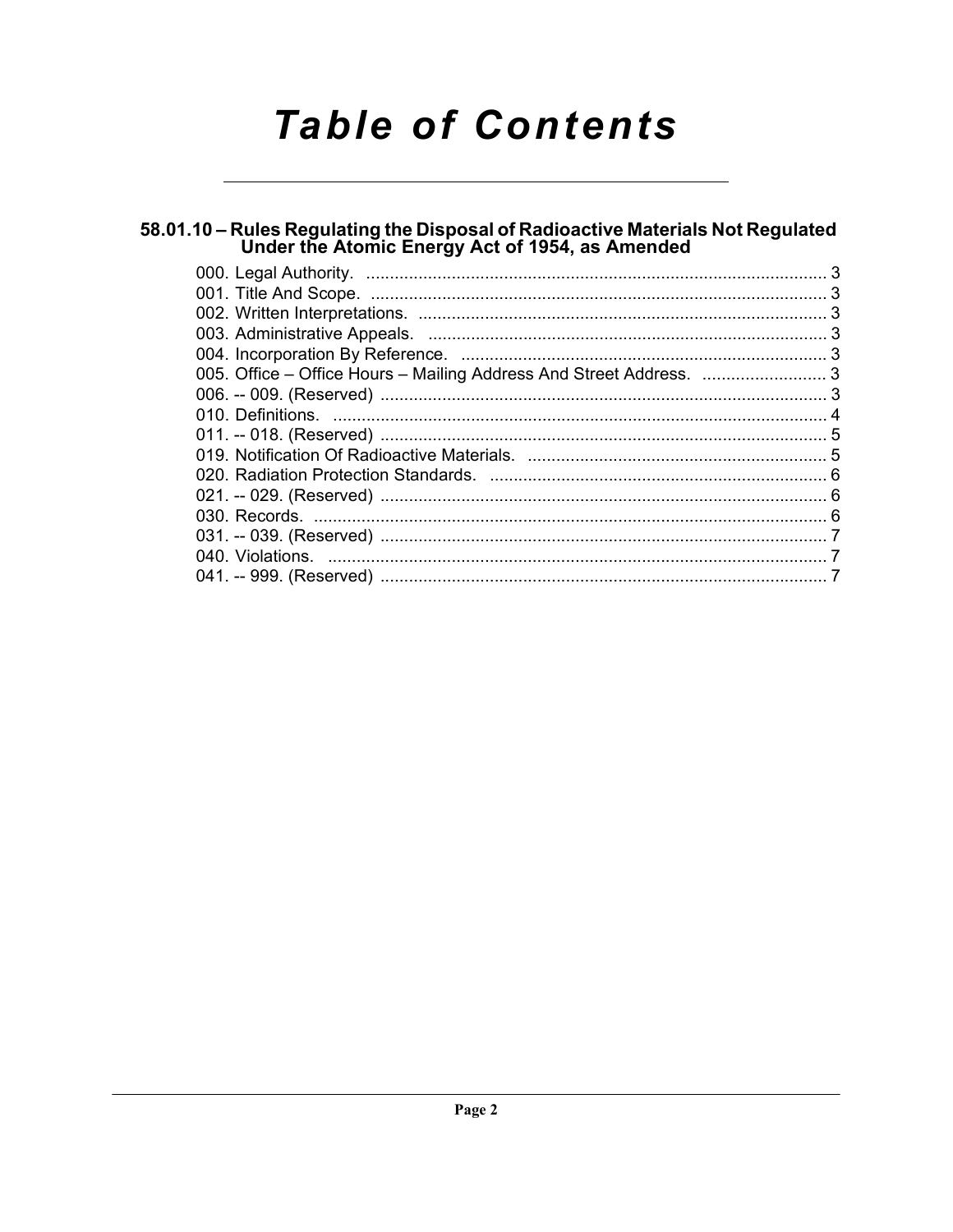#### **58.01.10 – RULES REGULATING THE DISPOSAL OF RADIOACTIVE MATERIALS NOT REGULATED UNDER THE ATOMIC ENERGY ACT OF 1954, AS AMENDED**

#### <span id="page-2-1"></span><span id="page-2-0"></span>**000. LEGAL AUTHORITY.**

The Idaho Legislature has given the Board of Environmental Quality the authority to promulgate these rules pursuant to Section 39-4405, Idaho Code. (3-31-22)

#### <span id="page-2-2"></span>**001. TITLE AND SCOPE.**

**01.** Title. These rules are titled IDAPA 58.01.10, "Rules Regulating the Disposal of Radioactive S Not Regulated Under the Atomic Energy Act of 1954. As Amended." (3-31-22) Materials Not Regulated Under the Atomic Energy Act of 1954, As Amended."

**02. Scope**. These rules regulate the disposal of radioactive materials not regulated under the Atomic Energy Act of 1954, As Amended, at facilities permitted and subject to the requirements of the Idaho Hazardous Waste Management Act, Chapter 44, Title 39, Idaho Code, and the Idaho Hazardous Waste Facility Siting Act, Chapter 58, Title 39, Idaho Code. These rules do not regulate NORM or TENORM waste from the production of elemental phosphorus or from the production of phosphate fertilizers, which includes the production of wet and purified phosphoric acid. These rules also place restrictions on disposal of certain radioactive materials at municipal solid waste landfills and identify other approved disposal options for radioactive materials. (3-31-22 solid waste landfills and identify other approved disposal options for radioactive materials.

#### <span id="page-2-3"></span>**002. WRITTEN INTERPRETATIONS.**

Any written statements pertaining to the interpretation of these rules shall be available for review at the Department of Environmental Ouality, 1410 N. Hilton, Boise, ID 83706-1255. of Environmental Quality, 1410 N. Hilton, Boise, ID 83706-1255.

#### <span id="page-2-4"></span>**003. ADMINISTRATIVE APPEALS.**

Persons may be entitled to appeal agency actions authorized under this chapter pursuant to IDAPA 58.01.23, "Contested Case Rules and Rules for Protection and Disclosure of Records." (3-31-22)

#### <span id="page-2-5"></span>**004. INCORPORATION BY REFERENCE.**

**01. General**. Unless expressly provided otherwise, any reference in these rules to any document identified in Subsection 004.02 shall constitute the full adoption by reference, including any notes and appendices therein. The term "documents" includes codes, standards or rules which have been adopted by an agency of the state or of the United States or by any nationally recognized organization or association. (3-31-22)

**02.** Documents Incorporated by Reference. The following documents are incorporated by reference e rules: (3-31-22) into these rules:

| а. | 10 CFR 30.14 through 30.15, revised as of January 1, 2014. | $(3-31-22)$ |
|----|------------------------------------------------------------|-------------|
|----|------------------------------------------------------------|-------------|

| b. | 10 CFR 30.18 through 30.21, revised as of January 1, 2014. | $(3-31-22)$ |
|----|------------------------------------------------------------|-------------|
|----|------------------------------------------------------------|-------------|

- **c.** [10 CFR 32.11](http://www.ecfr.gov/cgi-bin/text-idx?SID=00b5c464636a916fc7673a80ce7505be&tpl=/ecfrbrowse/Title10/10cfr32_main_02.tpl), revised as of January 1, 2014. (3-31-22)
- **d.** [10 CFR 32.18](http://www.ecfr.gov/cgi-bin/text-idx?SID=00b5c464636a916fc7673a80ce7505be&tpl=/ecfrbrowse/Title10/10cfr32_main_02.tpl), revised as of January 1, 2014. (3-31-22)
- **e.** [10 CFR 40.13](http://www.ecfr.gov/cgi-bin/text-idx?SID=00b5c464636a916fc7673a80ce7505be&tpl=/ecfrbrowse/Title10/10cfr40_main_02.tpl), revised as of January 1, 2014. (3-31-22)

**03. Availability of Referenced Material**. Copies of the documents incorporated by reference into these rules are available at the following locations: (3-31-22)

| Department of Environmental Quality, 1410 N. Hilton, Boise ID 83706-1255.                                                                                                                                                                                                                                                                                                                                                                                                                                                                                                                                                           |           |
|-------------------------------------------------------------------------------------------------------------------------------------------------------------------------------------------------------------------------------------------------------------------------------------------------------------------------------------------------------------------------------------------------------------------------------------------------------------------------------------------------------------------------------------------------------------------------------------------------------------------------------------|-----------|
| $\mathcal{L} = \mathcal{L} \times \mathcal{L} \times \mathcal{L} \times \mathcal{L} \times \mathcal{L} \times \mathcal{L} \times \mathcal{L} \times \mathcal{L} \times \mathcal{L} \times \mathcal{L} \times \mathcal{L} \times \mathcal{L} \times \mathcal{L} \times \mathcal{L} \times \mathcal{L} \times \mathcal{L} \times \mathcal{L} \times \mathcal{L} \times \mathcal{L} \times \mathcal{L} \times \mathcal{L} \times \mathcal{L} \times \mathcal{L} \times \mathcal{L} \times \mathcal{L} \times \mathcal{L} \times \mathcal{L$<br>$\mathbf{r}$ , $\mathbf{r}$ , $\mathbf{r}$ , $\mathbf{r}$ , $\mathbf{r}$ , $\mathbf{r}$ | (2.21.22) |

- **b.** Idaho State Law Library, 451 W. State Street, P.O. Box 83720, Boise ID 83720-0051. (3-31-22)
- **c.** U.S. Government Printing Office, <www.ecfr.gov>. (3-31-22)

#### <span id="page-2-6"></span>**005. OFFICE – OFFICE HOURS – MAILING ADDRESS AND STREET ADDRESS.**

The state office of the Department of Environmental Quality and the office of the Board of Environmental Quality are located at 1410 N. Hilton, Boise, Idaho 83706-1255, telephone number (208) 373-0502. The office hours are 8:00 a.m. to 5:00 p.m. Monday through Friday. (3-31-22)

#### <span id="page-2-7"></span>**006. -- 009. (RESERVED)**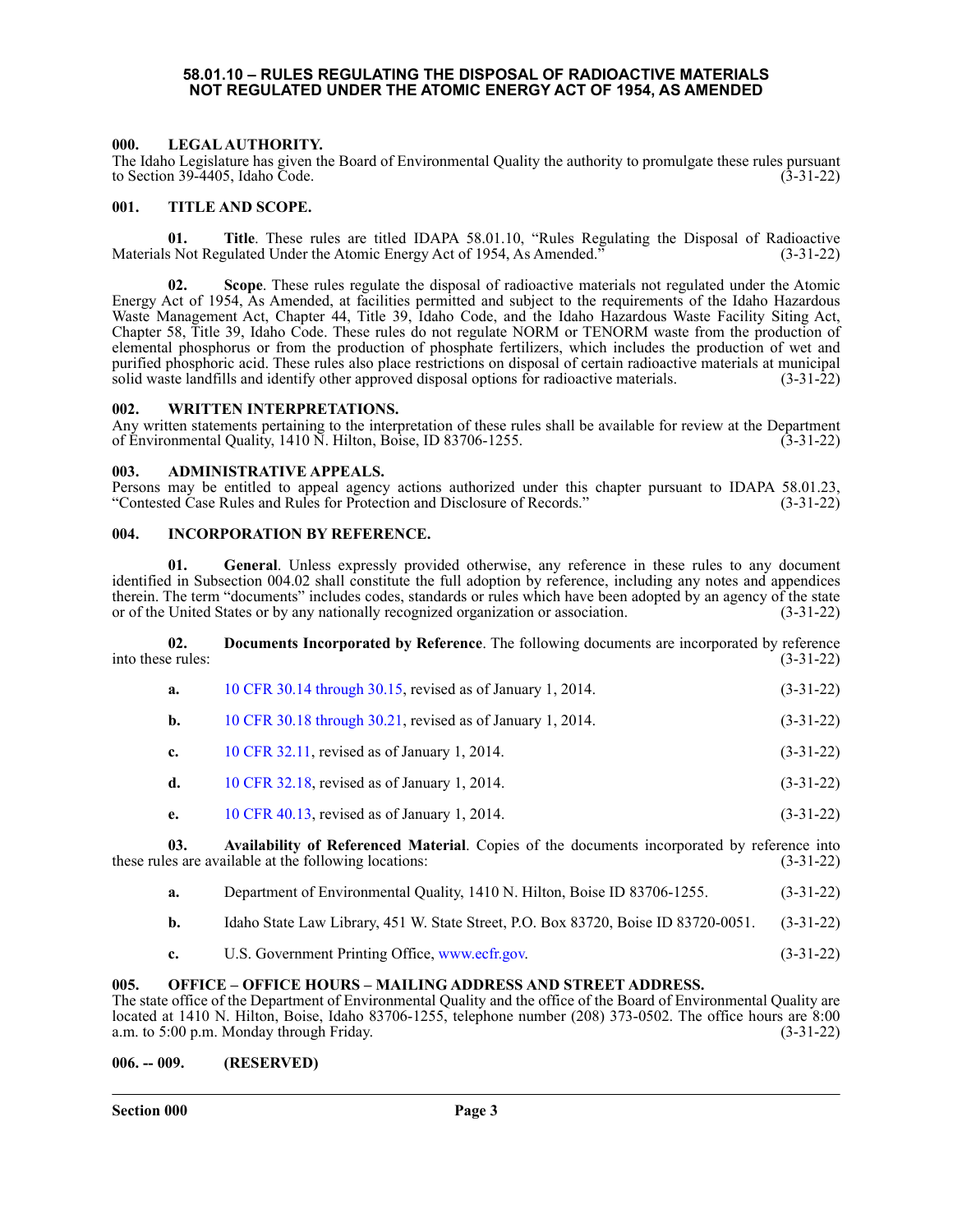#### <span id="page-3-0"></span>**010. DEFINITIONS.**

| 01.<br>accelerator. | Accelerator-Produced Radioactive Material. Any material made radioactive by a particle      | $(3-31-22)$ |
|---------------------|---------------------------------------------------------------------------------------------|-------------|
| 02.                 | <b>Board.</b> The Idaho Board of Environmental Quality.                                     | $(3-31-22)$ |
| 03.                 | <b>Byproduct Material.</b> Byproduct Material means:                                        | $(3-31-22)$ |
|                     | Apy rediceptive meterial (execut encoid nuclear meterial) violded in or made rediceptive by |             |

Any radioactive material (except special nuclear material) yielded in, or made radioactive by, diation incident to the process of producing or utilizing special nuclear material: and (3-31-22) exposure to the radiation incident to the process of producing or utilizing special nuclear material; and

**b.** The tailings or waste produced by the extraction or concentration of uranium or thorium from ore processed primarily for its source material content. (3-31-22)

**c.** Any discrete source of radium-226 that is produced, extracted, or converted after extraction, before, on, or after August 8, 2005, for use for a commercial, medical, or research activity; or any material that: (3-31-22)

i. Has been made radioactive by use of a particle accelerator; and (3-31-22)

ii. Is produced, extracted, or converted after extraction, before, on, or after August 8, 2005, for use for recial, medical, or research activity; and a commercial, medical, or research activity; and

**d.** Any discrete source of naturally occurring radioactive material, other than source material, that: (3-31-22)

i. The U.S. Nuclear Regulatory Commission, in consultation with the Administrator of the Environmental Protection Agency, the Secretary of Energy, the Secretary of Homeland Security, and the head of any other appropriate federal agency, determines would pose a threat similar to the threat posed by a discrete source of radium- 226 to the public health and safety or the common defense and security; and (3-31-22)

ii. Before, on, or after August 8, 2005, is extracted for use in a commercial, medical, or research activity. (3-31-22)

**04. Department**. The Idaho Department of Environmental Quality. (3-31-22)

**05. Exempt Quantities and Concentrations of Byproduct Materials**. Radioactive materials defined as exempt byproduct materials by the U.S. Nuclear Regulatory Commission (10 CFR 30.14 through 30.15, 10 CFR 30.18 through 30.21, 10 CFR 32.11 and 10 CFR 32.18). (3-31-22)

**06. Naturally Occurring Radioactive Material (NORM)**. Any material containing natural radionuclides at natural background concentrations, where human intervention has not concentrated the naturally occurring radioactive material or altered its potential for causing human exposure. NORM does not include source, byproduct or special nuclear material licensed by the U.S. Nuclear Regulatory Commission under the Atomic Energy Act of 1954.  $(3-31-22)$ 

**Operator**. Any person(s) currently responsible, or responsible at the time of disposal, for the overall operation of a hazardous waste treatment, storage or disposal facility or part of a hazardous waste treatment, storage or disposal site. (3-31-22) storage or disposal site.

**Owner**. Any person(s) who currently owns, or owned at the time of disposal, a hazardous waste treatment, storage or disposal facility or part of a hazardous waste treatment, storage or disposal site. (3-31-22)

**09. Person**. Any individual, association, partnership, firm, joint stock company, trust, political subdivision, public or private corporation, state or federal government department, agency, or instrumentality, municipality, industry, or any other legal entity which is recognized by law as the subject of rights and duties.

(3-31-22)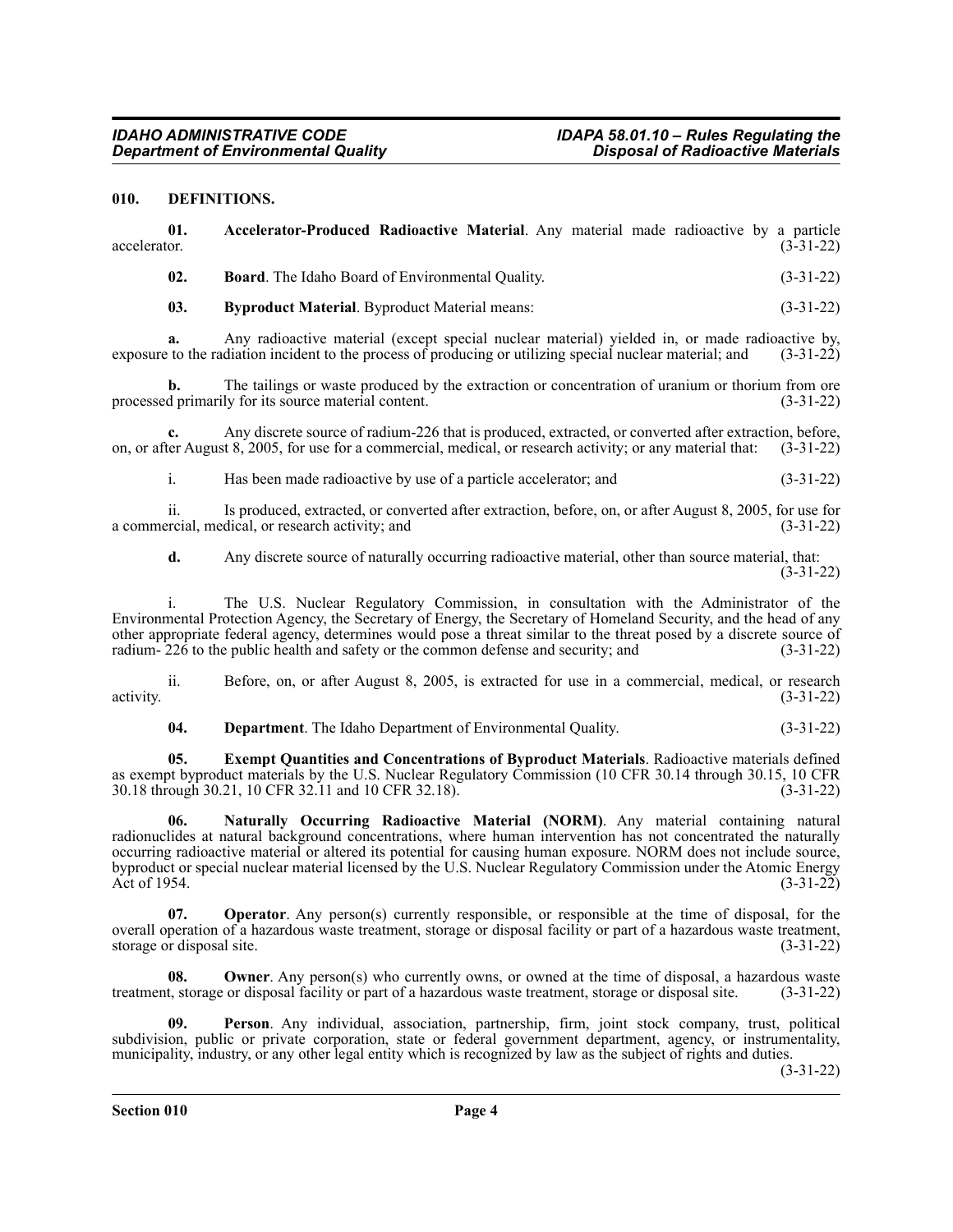| 10. | <b>Radioactive Material.</b> Radioactive Material includes:               | $(3-31-22)$ |
|-----|---------------------------------------------------------------------------|-------------|
| a.  | Technologically Enhanced Naturally Occurring Radioactive Material;        | $(3-31-22)$ |
| b.  | Byproduct material authorized for disposal pursuant to 10 CFR 20.2008(b); | $(3-31-22)$ |
| c.  | Exempt Quantities and Concentrations of Byproduct Materials;              | $(3-31-22)$ |
| d.  | Unimportant Quantities of Source Material; and                            | $(3-31-22)$ |

**e.** Any other byproduct, source material, or special nuclear material or devices or equipment utilizing

such material, which has been exempted or released from radiological control or regulation under the Atomic Energy Act of 1954, as amended, to be disposed of in a commercial hazardous waste facility as regulated pursuant to the rules, permit requirements, and acceptance criteria provided for by Chapter 44, Title 39, Idaho Code. (3-31-22)

**11. Reasonably Maximally Exposed Individual**. That individual or group of individuals who by reason of location has been determined, through the use of environmental transport modeling and dose calculation, to receive the highest total effective dose equivalent from radiation emitted from the site and/or radioactive material transported off-site. (3-31-22)

| 12.  | <b>Source Material.</b> Source material means:                                       | $(3-31-22)$ |
|------|--------------------------------------------------------------------------------------|-------------|
| a.   | Uranium or thorium, or any combination thereof, in any physical or chemical form; or | $(3-31-22)$ |
| b.   | Ores which contain by weight one-twentieth of one percent $(0.05\%)$ or more of:     | $(3-31-22)$ |
| i.   | Uranium;                                                                             | $(3-31-22)$ |
| ii.  | Thorium; or                                                                          | $(3-31-22)$ |
| iii. | Any combination thereof.                                                             | $(3-31-22)$ |
| c.   | Source material does not include special nuclear material.                           | $(3-31-22)$ |
| 13.  | <b>Special Nuclear Material.</b> Special Nuclear Material means:                     | $(3-31-22)$ |

**a.** Plutonium, uranium 233, uranium enriched in the isotope 233 or in the isotope 235, and any other material which the U.S. Nuclear Regulatory Commission determines to be special nuclear material. (3-31-22)

**b.** Any material artificially enriched by any of the material listed in Subsection 010.12.a. (3-31-22)

**14. Technologically Enhanced Naturally Occurring Radioactive Material (TENORM)**. Any naturally occurring radioactive materials not subject to regulation under the Atomic Energy Act whose radionuclide concentrations or potential for human exposure have been increased above levels encountered in the natural state by human activities. TENORM does not include source, byproduct or special nuclear material licensed by the U.S. Nuclear Regulatory Commission under the Atomic Energy Act of 1954. (3-31-22)

**15. Unimportant Quantities of Source Material**. Radioactive materials defined as unimportant s of source materials by the U.S. Nuclear Regulatory Commission (10 CFR 40.13). (3-31-22) quantities of source materials by the U.S. Nuclear Regulatory Commission (10 CFR 40.13).

### <span id="page-4-0"></span>**011. -- 018. (RESERVED)**

### <span id="page-4-1"></span>**019. NOTIFICATION OF RADIOACTIVE MATERIALS.**

Any person with knowledge of the transfer, or proposed transfer, of radioactive materials for disposal to any location other than a location authorized by Section 020 to receive radioactive materials for disposal shall notify the Department of the transfer as soon as the transfer takes place or as soon as the person learns of the transfer, or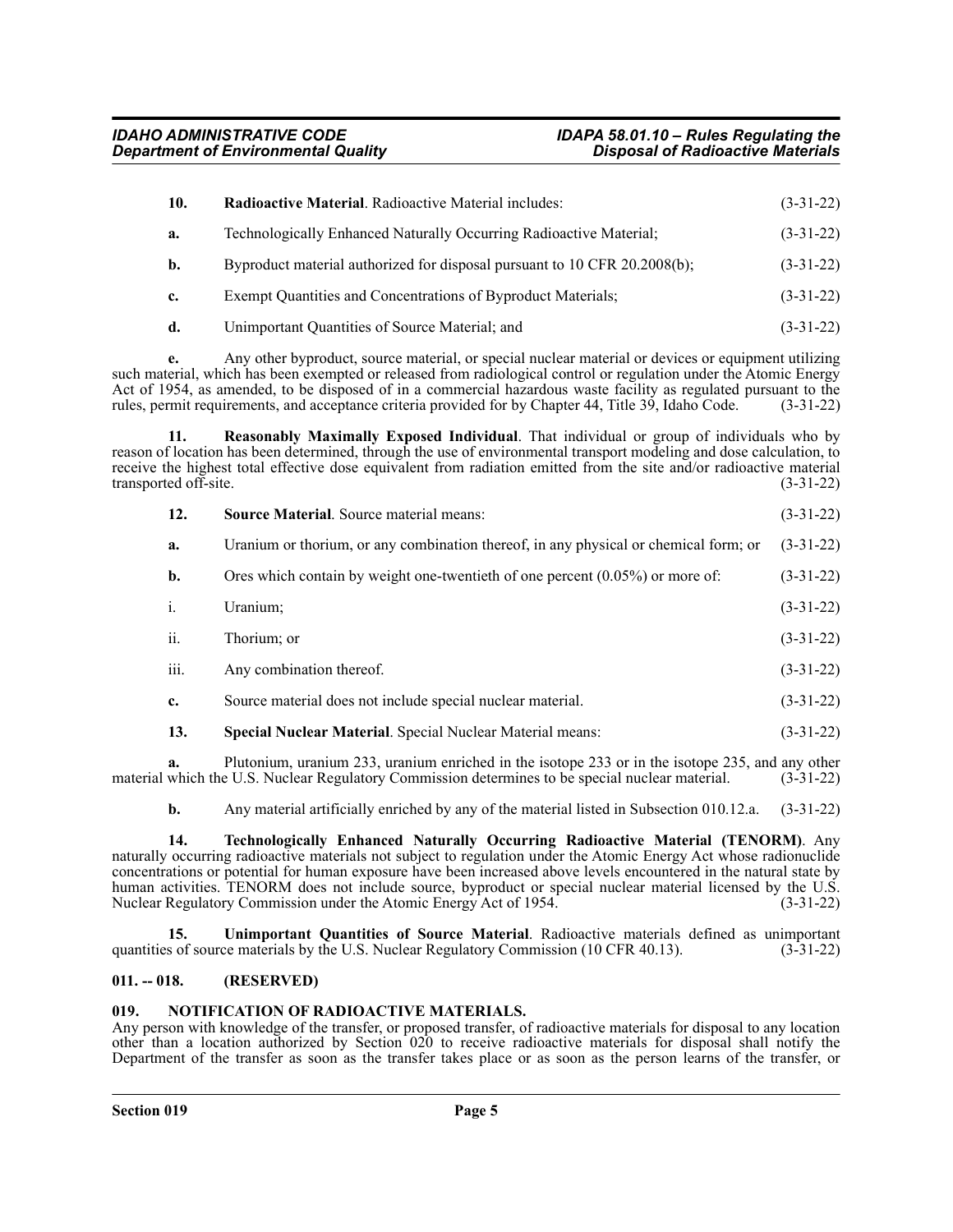#### *IDAHO ADMINISTRATIVE CODE IDAPA 58.01.10 – Rules Regulating the Department of Environmental Quality Disposal of Radioactive Materials*

proposed transfer, whichever is sooner. (3-31-22)

#### <span id="page-5-0"></span>**020. RADIATION PROTECTION STANDARDS.**

#### **01. General Protection Standards**. (3-31-22)

**a.** All owners and operators shall conduct operations in a manner consistent with radiation protection s contained in 10 CFR 20: (3-31-22) standards contained in 10 CFR 20;

**b.** No owner or operator shall conduct operations, create, use or transfer radioactive materials in a manner such that any member of the public will receive an annual Total Effective Dose Equivalent (TEDE) in excess of one hundred (100) millirem per year (1 milliseivert/year); and (3-31-22)

**c.** No person shall release radioactive materials for unrestricted use in such a manner that the reasonably maximally exposed individual will receive an annual TEDE in excess of fifteen (15) millirem per year<br>(fifteen one-hundredths (0.15) milliseivert/year) excluding natural background. (3-31-22) (fifteen one-hundredths  $(0.15)$  milliseivert/year) excluding natural background.

**02. Protection of Workers During Operations**. All owners and operators shall conduct operations in a manner consistent with radiation protection standards for occupation workers contained in 10 CFR 20. (3-31-22)

**03. Disposal of Radioactive Material**. No person, owner, or operator shall dispose of radioactive is by any method other than: (3-31-22) materials by any method other than:

**a.** At a permitted treatment, storage or disposal facility under the authority of the Idaho Hazardous Waste Management Act, Chapter 44, Title 39, Idaho Code, provided that the facility owner or operator complies with each of the following: (3-31-22) each of the following:

i. Department-approved waste acceptance criteria for radioactive material defined in Section 010; (3-31-22)

ii. A Department-approved closure program that provides reasonable assurance that the radon emanation rate from the closed disposal unit will not exceed twenty (20) picocuries per square meter per second averaged across the entire area of the closed disposal unit and meets the requirements in Subsection 020.01.b.; and

(3-31-22)

iii. A Department-approved environmental monitoring program that monitors air, ground water, surface water and soil for radionuclides and ambient radiation levels in the environs of the facility and which demonstrates that no member of the general public is likely to exceed a radiation dose of one hundred (100) millirem (one (1) milliseivert) per year from operations conducted at the site. (3-31-22)

**b.** By transferring wastes for disposal to a facility licensed under requirements for uranium or thorium byproduct materials in either 40 CFR 192 or 10 CFR 40 Appendix A; (3-31-22)

**c.** By transferring wastes for disposal to a disposal facility licensed by the U.S. Nuclear Regulatory sion, an agreement state, or a licensing state; or Commission, an agreement state, or a licensing state; or

**d.** In accordance with alternate methods authorized by the Department upon application or upon the Department's initiative, consistent with Section 020.01 and all applicable state statutes and regulations. (3-31-22)

**04. Prohibit Disposal at a Municipal Solid Waste Landfill**. No person shall dispose of radioactive material as defined in these rules at a municipal solid waste landfill, except for individual consumer products containing radioactive material. (3-31-22)

### <span id="page-5-1"></span>**021. -- 029. (RESERVED)**

#### <span id="page-5-2"></span>**030. RECORDS.**

Records of disposal, including manifest, shall be maintained for three (3) years in accordance with 40 CFR 262.40